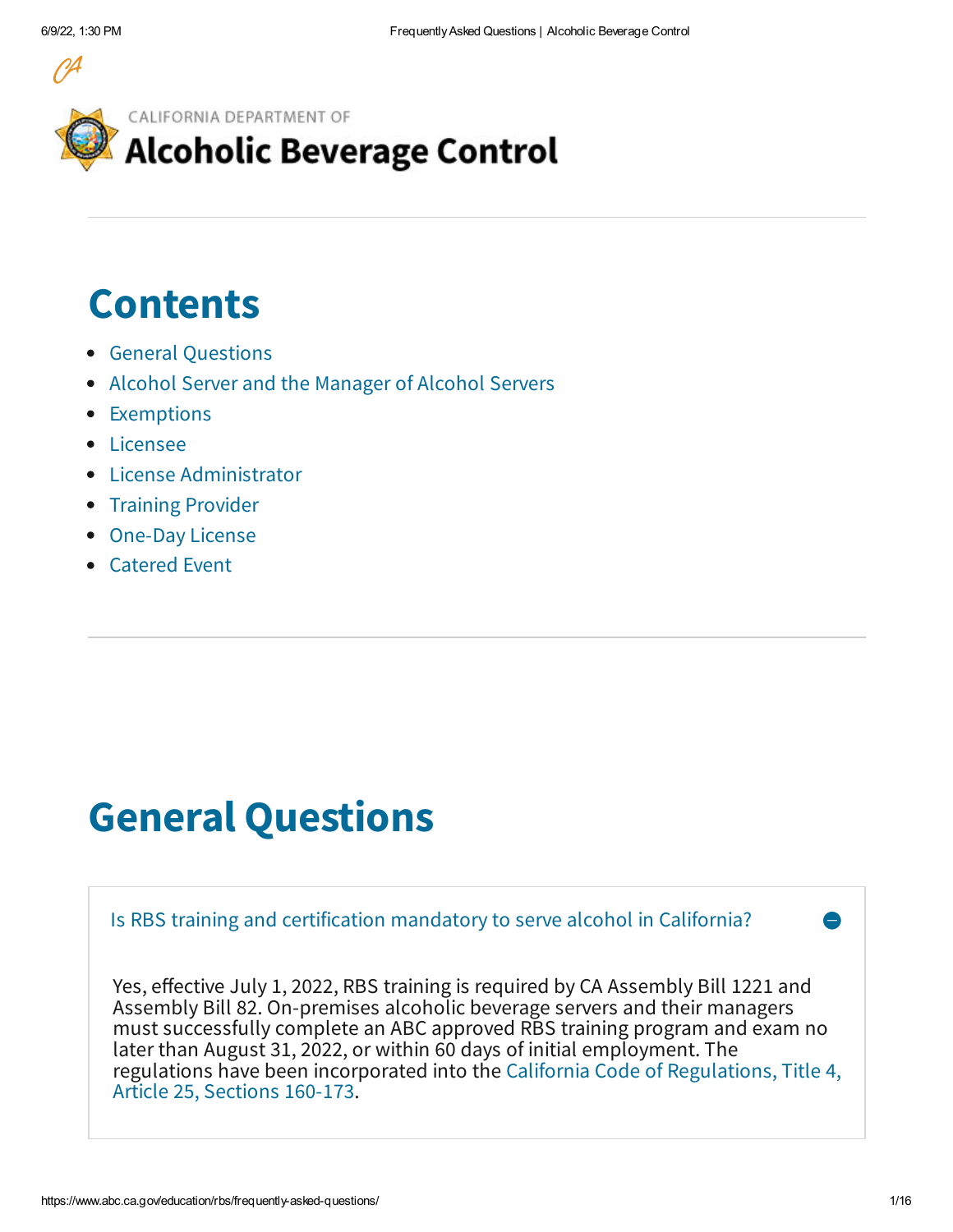#### What is an on-premises license?

An ABC on-premises license grants the privilege to serve alcoholic beverages to customers for on-site consumption. The following license types have on-premises privileges: Type 1, 2, 3, 4, 23, 40, 41, 42, 43, 44, 45, 46, 47, 48, 49, 50, 51, 52, 53, 56, 57, 58, 59, 60, 61, 62, 63, 64, 65, 66, 67, 68, 69, 70, 71, 72, 73, 74, 75, 76, 77, 78, 80, 83, 86, 87, 88, 99.

## What is the difference between RBS and LEAD?

Responsible Beverage Service (RBS) training educates people seeking employment or those who are currently employed as servers of alcoholic beverages at **on-premises** licensed locations. It provides servers with the necessary knowledge and skills to responsibly serve alcoholic beverages to avoid causing alcohol related harm to their communities.

Licensee [Education](https://www.abc.ca.gov/education/lead-training/) on Alcohol and Drugs (LEAD) is ABC's free voluntary prevention and education program for **off-sale** licensees and their employees. LEAD provides practical information on selling alcoholic beverages safely, responsibly, and legally, and preventing illicit drug activity on or around their licensed establishment.

Although some local governments currently require servers working in their jurisdictions to attend a LEAD course, the ABC LEAD program does not fulfill the requirements mandated by AB 1221 and does not qualify as an ABC approved RBS Training.

If the city or county where I work has specific requirements for training for alcohol servers, do <sup>I</sup> still need to be certified?

Yes, you are required to be RBS certified. Cities and counties may apply additional ordinances that further support the efforts of AB 1221 but cannot supersede the standards defined in the act.

Is RBS information available in multiple languages?

The RBS [flyer](https://www.abc.ca.gov/education/rbs/flyer/) is available to download in multiple languages. RBS training courses are offered in English and Spanish. The RBS exam is currently available in English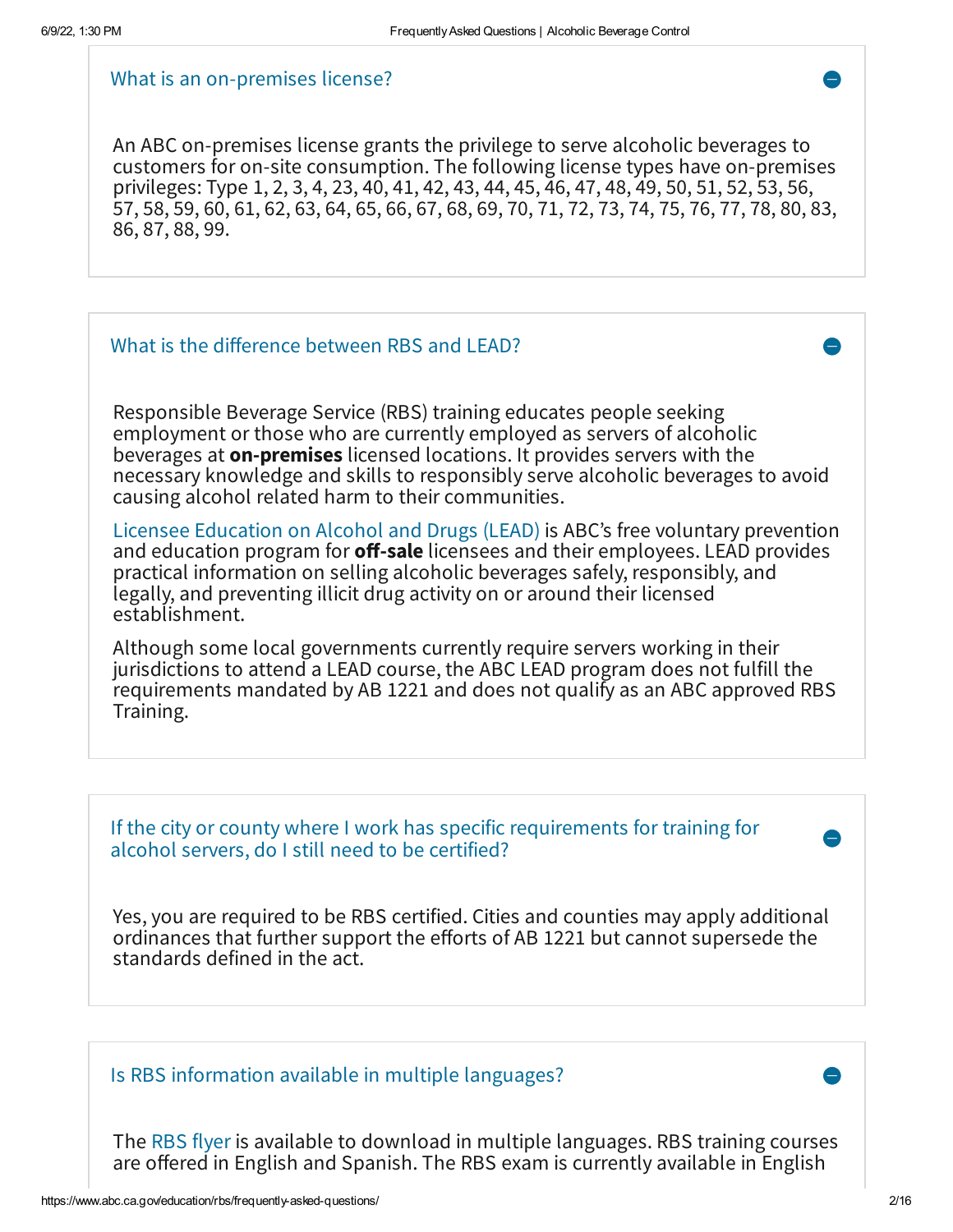and Spanish and will soon be offered in Chinese, Korean, Vietnamese, Tagalog, Hindi, and Punjabi.

# <span id="page-2-0"></span>**Alcohol Server and the Manager of Alcohol Servers**

What is the definition of an alcohol server?

An alcohol server is anyone who does any of the following:

- 1. Checks customer identification for purposes of alcoholic beverage service or entry to an ABC on-premises licensed establishment;
- 2. Takes customer alcoholic beverage orders;
- 3. Pours alcoholic beverages for customers; or
- 4. Delivers alcoholic beverages to customers.

## What is the definition of an alcohol manager?

An alcohol manager is anyone who trains, directly hires, or oversees alcohol servers at an ABC licensed premises, or who trains alcohol servers how to perform the service of alcohol for consumption for an ABC on-premises licensee. This definition specifically excludes an employee or contractor of another separate ABC licensee who is training alcohol servers for marketing or distribution purposes.

## Where can I get RBS certified?

Get certified in the RBS [Portal,](https://abcbiz.abc.ca.gov/) which has the tools you need to ensure compliance with the mandatory RBS training requirements.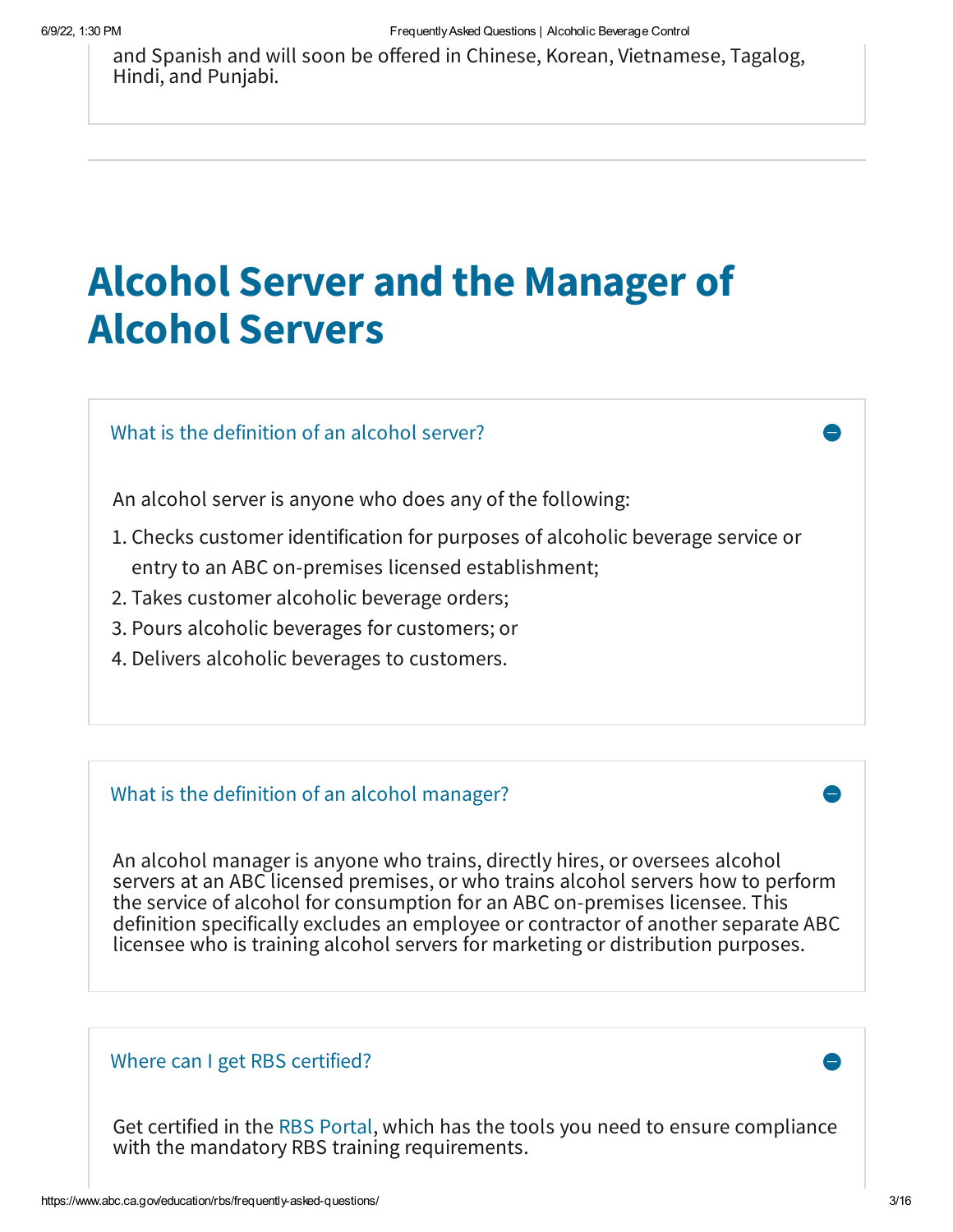## How do I register as an alcohol server or manager?

Create an account on the RBS [Portal](https://abcbiz.abc.ca.gov/) and select the **Server** role. Registration requires a \$3 fee, which is non-refundable. [Watch](https://www.youtube.com/watch?v=6cngOcYuOWE) a short video to learn how to become a registered server or manager.

## Can I edit my personal information after I register?

You currently cannot edit your name, birthdate, address, or other personal information. You must register for training with the same information you provided during registration.

## How do I reset my password?

Click **Forgot Password?** from the Log in page. Passwords must be a minimum of 15 characters and cannot be similar to a previously used password. Password reset is an automated, self-service feature, and our staff cannot view or change your password.

#### Is there a cost for the RBS exam?

The exam costs \$3 and is included as part of your registration in the RBS [Portal.](https://abcbiz.abc.ca.gov/) Once training is confirmed by a training provider, you will have three attempts within 30 days to pass the exam with a 70% or better. If you do not pass, you will be required to retake training, pay another \$3 exam fee, and pass the exam.

## Is there an additional cost for RBS training outside of the \$3 fee to ABC?

RBS training providers are authorized to charge a fee for their training program. The cost of training is determined by the training providers and ABC cannot negotiate corporate or group pricing.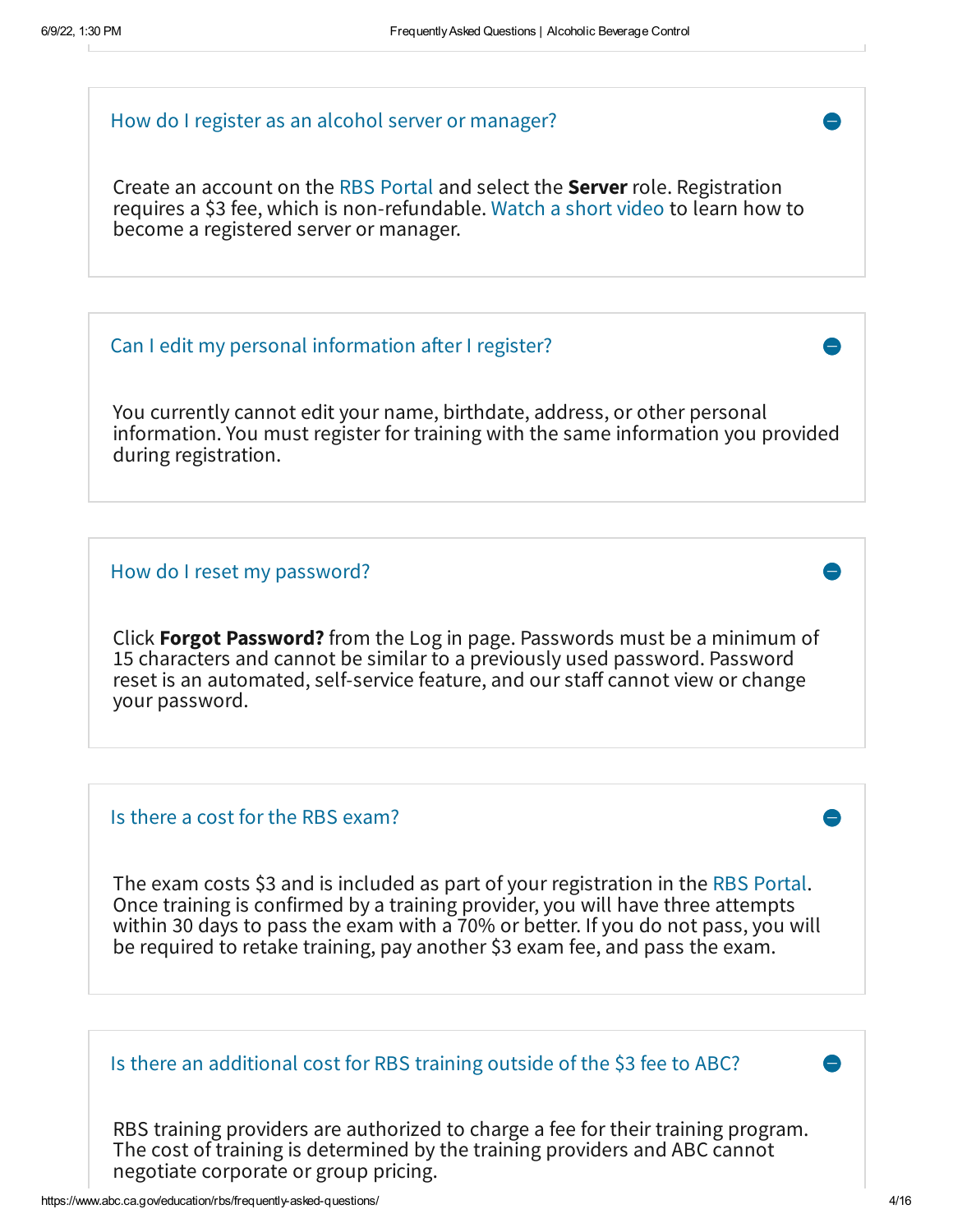#### Why doesn't the RBS portal show my payment?

If you have a confirmation of payment but the system is showing your payment as incomplete, please forward your email confirmation from donotreply@fiserv.com to rbstp@abc.ca.gov so we can work to resolve the issue.

#### What is my Server ID number?

Your Server ID number is in the "Server Certificate Details" box on your dashboard. It is called "ID Number" and is a nine-digit number.

Why doesn't my Server ID number work when I register for training?

Make sure your registration is complete and you are using the ID number from your dashboard. You must complete your payment, submit your application, and be able to access your dashboard before the Server ID number can be used for training.

How do I search for a training provider?

Select **Search** from the "Training Provider Search" on your dashboard to see a list of all available training providers. Use the filters to narrow your search results. If you do not see any training providers, try using fewer filters.

## Why can't I access my exam?

Your exam will be available after your training provider confirms you have completed the training course. Once your training is confirmed, the "Take Exam" button will be active on your dashboard. Please contact your training provider if they have not confirmed your training after 24 hours.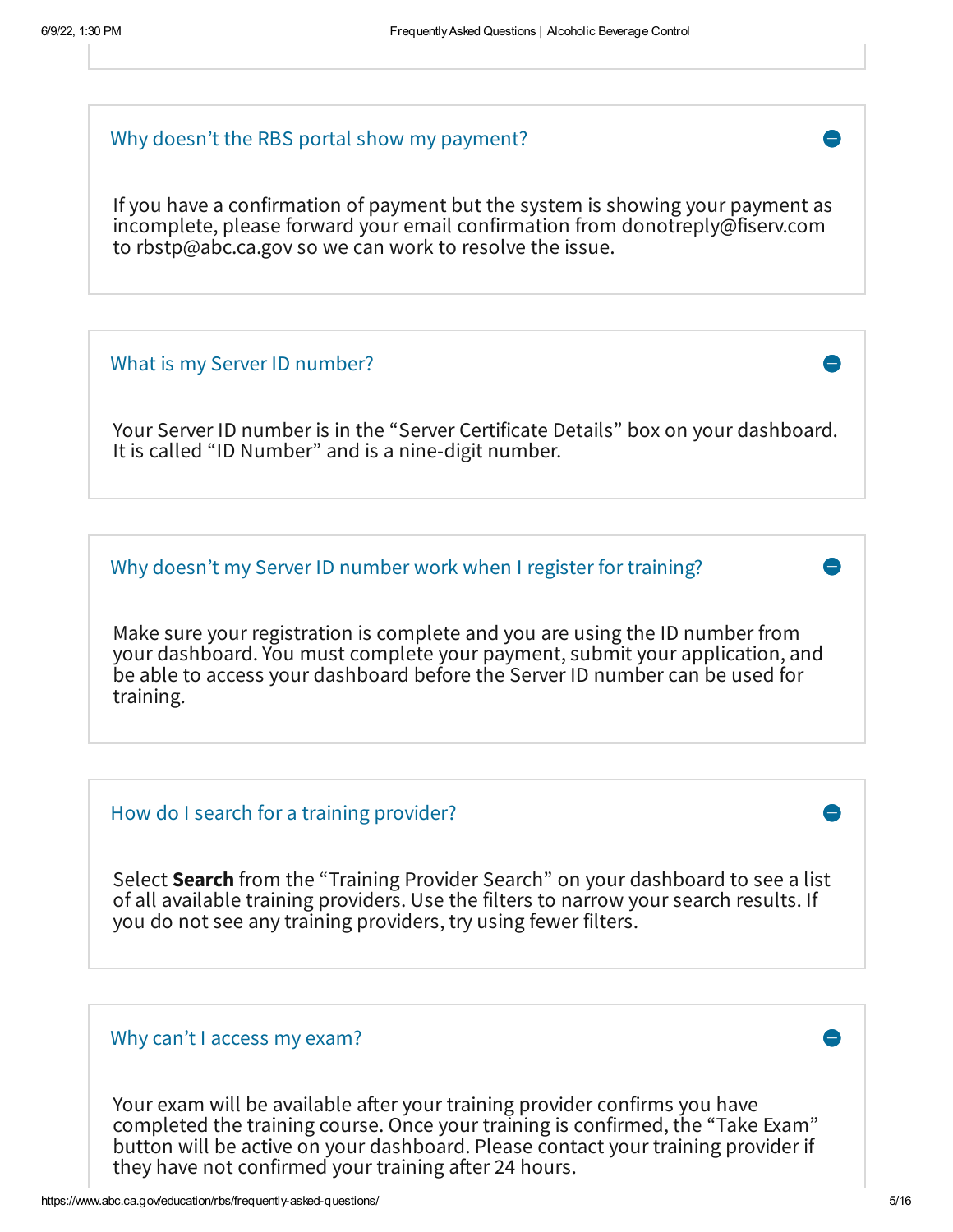#### How long do I have to pass my exam after I take training?

You must pass your exam within 30 days of completing your training. If you do not pass the exam within 30 days, it will expire. You will be required to retake training, pay another \$3 exam fee, and pass the exam.

#### How do I get a copy of my RBS certification?

ABC is not issuing physical or downloadable RBS certificates. Once you complete training and pass your certification exam, your status on your dashboard will be updated to **Certified**. Your Server ID number and status are located in the "Server Certificate Details" box on your server dashboard.

#### Does my RBS certification expire?

Yes, certifications are valid for three years. Your certification must be renewed prior to its expiration to remain valid.

#### Does ABC share or sell my personal information?

ABC does not sell your information or distribute it to anyone outside of ABC unless required by law or necessary to process your online request. We may be required to comply with subpoenas and government orders and provide information to the extent permissible by law.

I received a text or email about RBS training and certification. How do I know whether it's legitimate?

ABC will not contact you by text or email unless you have registered your email address in the RBS [Portal](https://abcbiz.abc.ca.gov/). If a training provider contacts you, we recommend you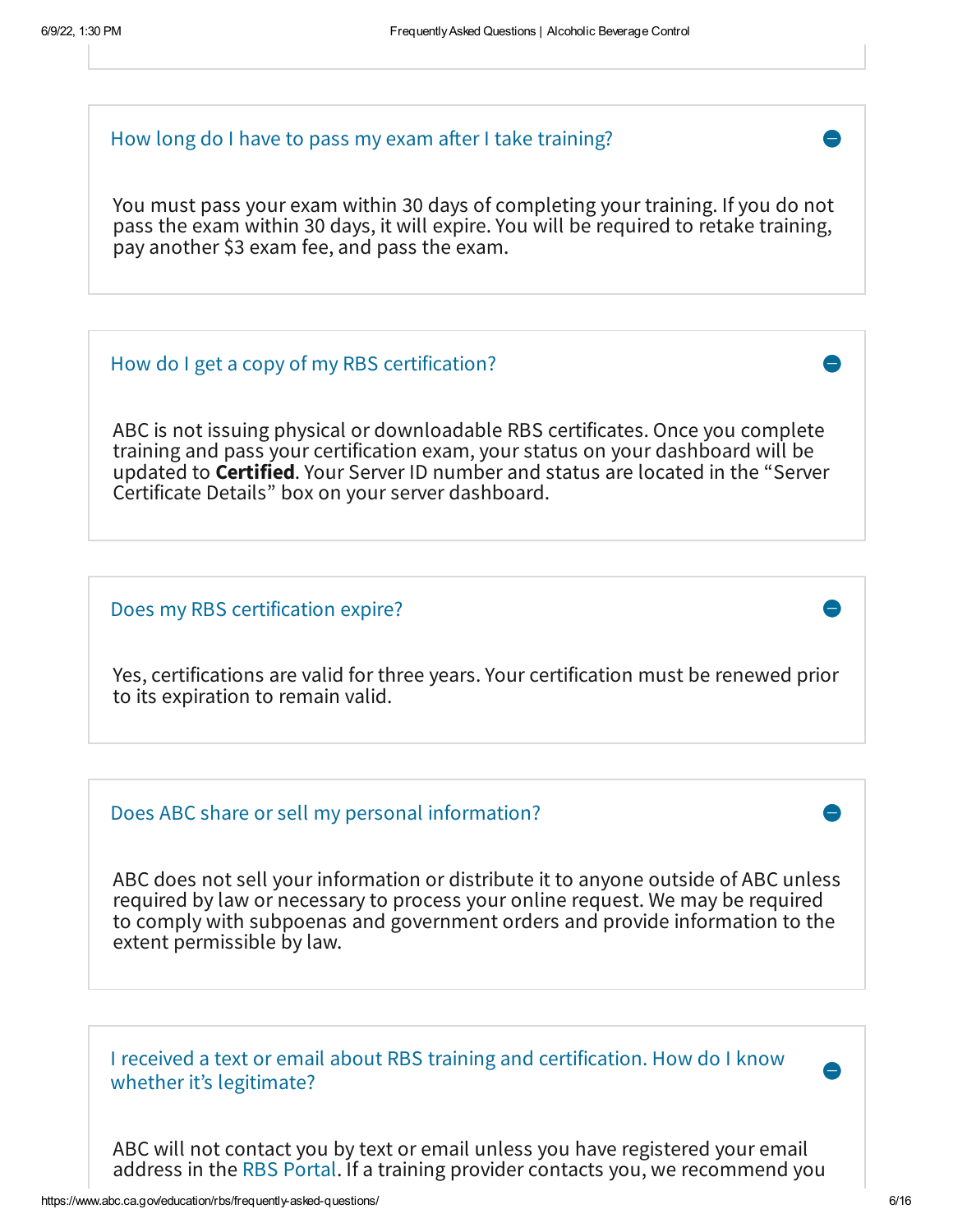contact them directly rather than responding to a text or email, since contact information can be spoofed. You can view the list of approved training providers on the RBS [Portal](https://abcbiz.abc.ca.gov/).

# <span id="page-6-0"></span>**Exemptions**

Who is exempt from taking RBS Training?

Anyone whose job duties do not fall under the definition of an alcohol server or manager is exempt from mandated RBS training. However, RBS Training can be completed by any person who wishes to do so under the statewide program.

## Are there specific instances when RBS training and certification is not required?

ABC recommends that everyone who serves alcohol for consumption complete the certification. However, certification is not required in some circumstances, including:

- Alcohol distributors who provide trainings on how to feature products for marketing purposes.
- Academic instructors who teach a college or university course where beer or wine is tasted.
- Salon or barbershop owners or stylists who provide their customers with complimentary beer or wine.
- <span id="page-6-1"></span>Employees of a licensed plane or boat (Type 54 and 55).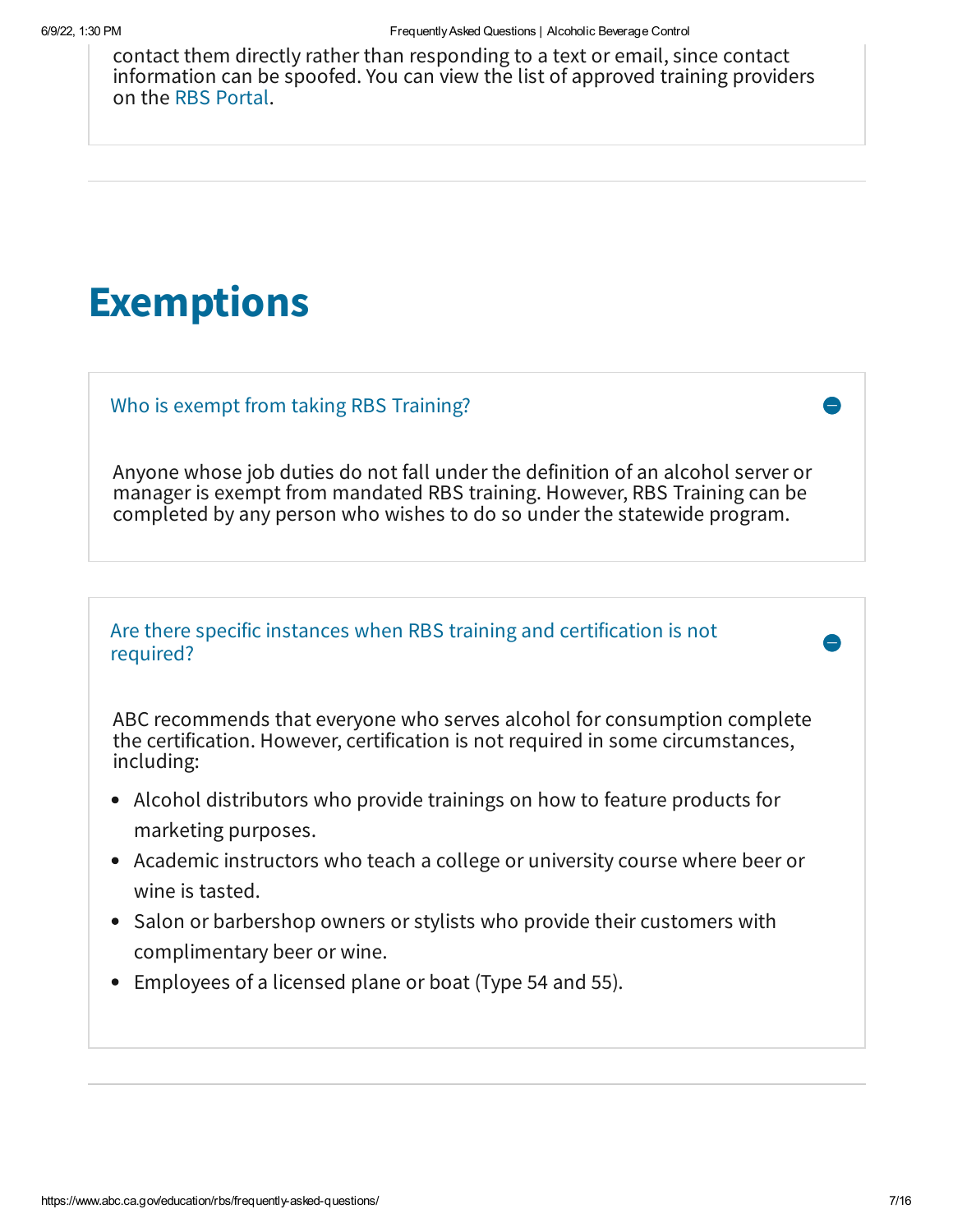

Can I register my staff?

No, each server will need to register for their account individually.

Is an employer required to pay for current employees to be RBS trained and certified?

The Department cannot give guidance on this issue, and strongly recommends employees and employers consult labor attorneys that specialize in the Federal Fair Labor Standards Act and similar laws under California law which often extend protections to employees further. The time an employee is being trained may be deemed as hours worked since the training is mandatory to remain employed and directly related to an alcohol server's employment, even if asked to be completed away from the business and not during normal working hours. In addition, certain California laws require employees to pay any costs associated for trainings required to maintain employment. This information is shared not as a mandate that employers pay for the training or compensate employees for their time to take the training, as that would be dictated by decisions by either a court of competent jurisdiction, or the Federal or State fair employment departments. For more information you may visit the Labor and [Workforce](https://www.labor.ca.gov/) Agency website or the Labor [Commissioner's](https://www.dir.ca.gov/dlse/) Office website for more information on job-related trainings.

My server is not certified because their exam expired. How can they get certified?

Servers have three attempts within 30 days after they completed training to pass the exam. If they fail three times or do not pass the exam within 30 days, they must repay the \$3 exam fee, retake training, and pass the exam.

What is an on-premises license?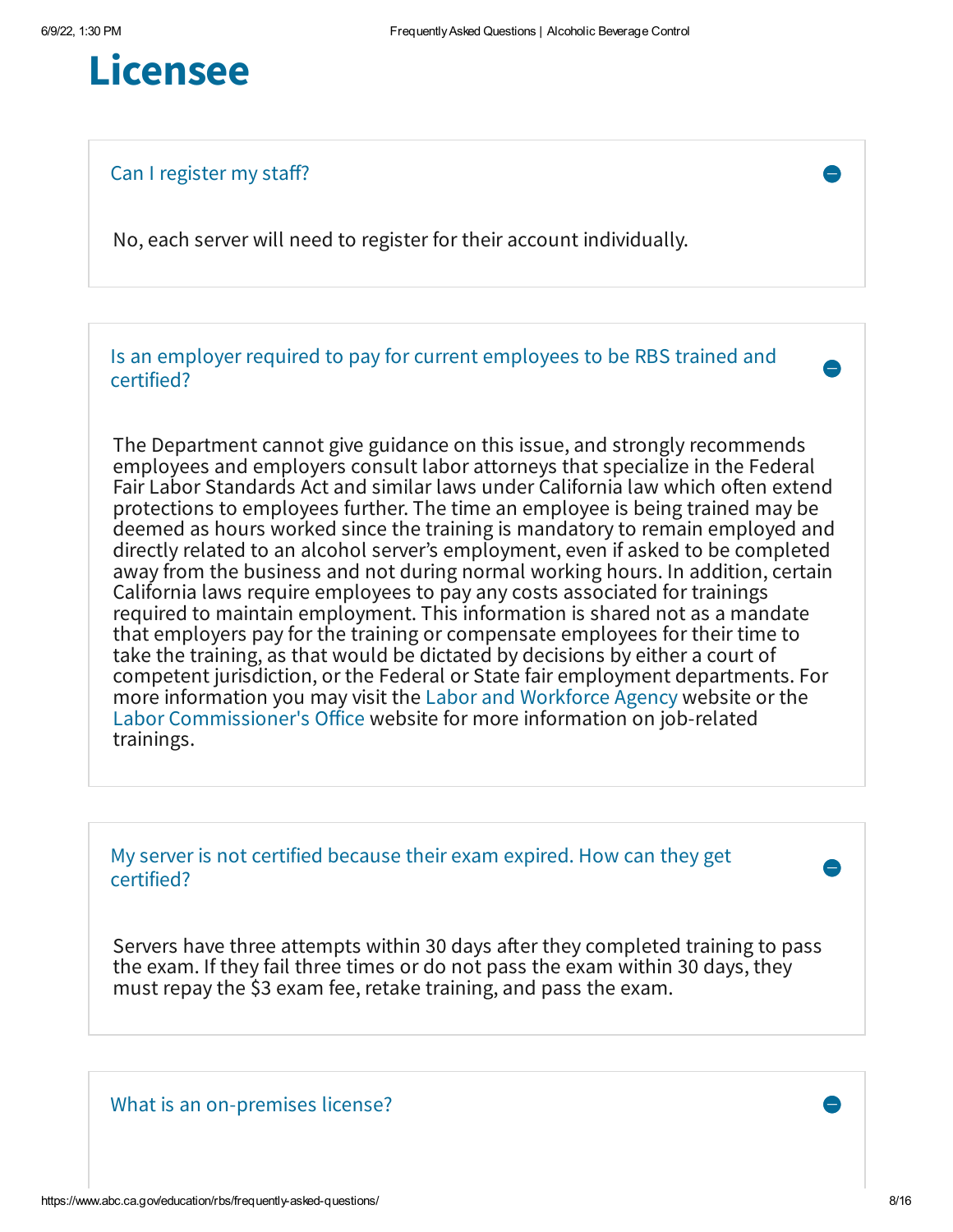An ABC on-premises license grants the privilege to serve alcoholic beverages to customers for on-site consumption. The following license types have on-premises privileges: Type 1, 2, 3, 4, 23, 40, 41, 42, 43, 44, 45, 46, 47, 48, 49, 50, 51, 52, 53, 56, 57, 58, 59, 60, 61, 62, 63, 64, 65, 66, 67, 68, 69, 70, 71, 72, 73, 74, 75, 76, 77, 78, 80, 83, 86, 87, 88, 99.

I'm not sure whether my license type requires RBS certification. Are there clarifications for specific license types?

Some specific license types which require certification are:

- Instruction servers for a Type 86 license. Certification is required because the server is serving an alcoholic beverage to the public for consumption on the premises. Both the off-sale licensee and distributor must insure their employee or agent is certified because the server at these tastings is acting as an agent of both.
- Club members or servers for a Type 50, 51, or 52 license. Anyone who pours, serves, or delivers drinks must be RBS certified
- Employees of a licensed train for Type 43, 44, 45, 46, and 53 licenses. All staff who serve alcohol must be RBS certified.
- Employees who serve alcohol on site for a business which is not licensed by ABC. There are limited exceptions to when alcohol can be served without an ABC license. Please contact your local district office to determine whether your business requires an ABC license.

## <span id="page-8-0"></span>**License Administrator**

## What is a License Administrator? **Example 20** and the set of the set of the set of the set of the set of the set of the set of the set of the set of the set of the set of the set of the set of the set of the set of the set

The License Administrator is the person responsible for managing your license online. It should be the licensee, or someone designated to perform functions on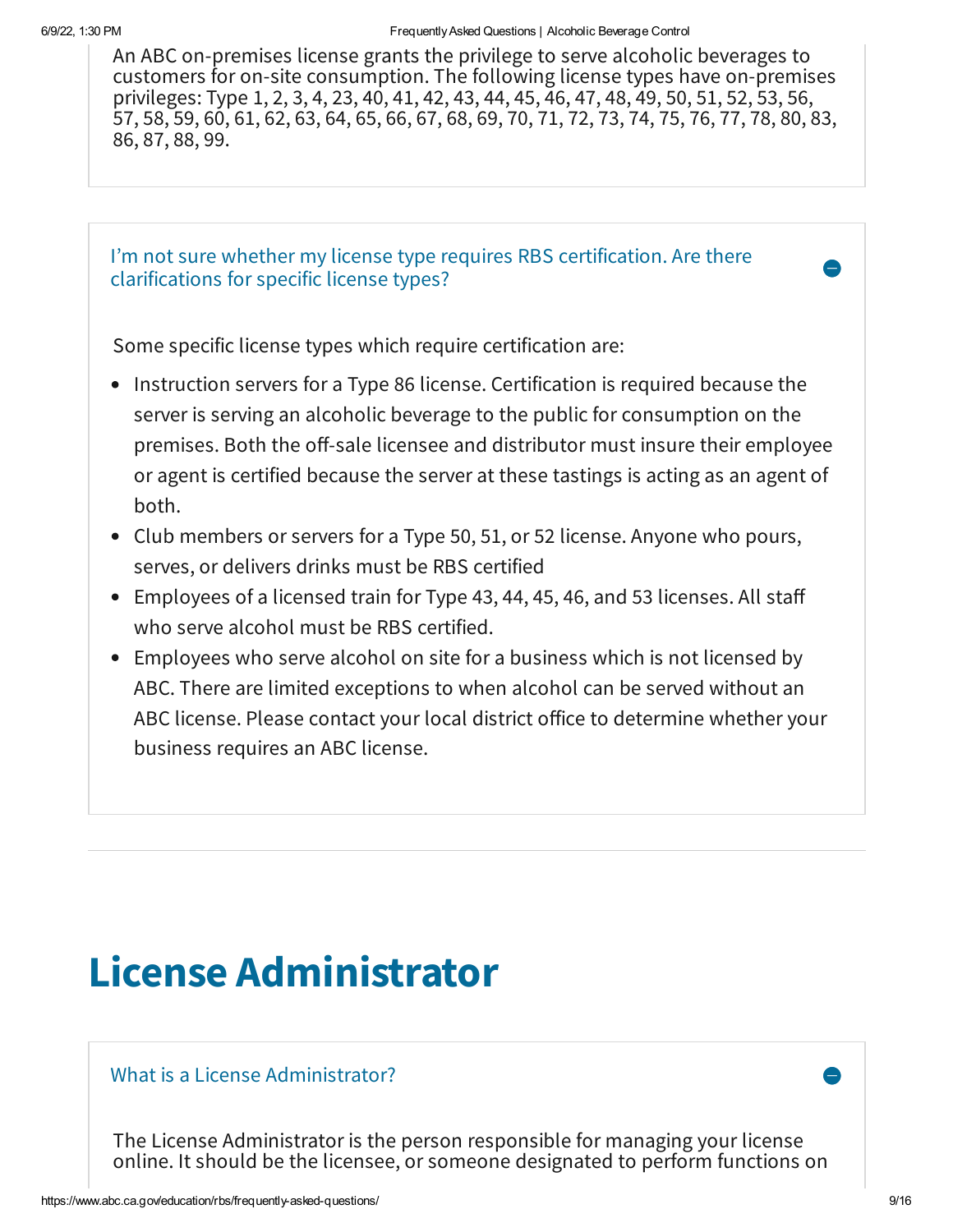the licensee's behalf.

## What can I do with a License Administrator account?

You can add your license, see your next renewal date, and manage your RBS roster, if applicable. As new features are developed, you will see them in your account.



Can I be a License Administrator for more than one license number?

Yes, you can add multiple license numbers to your License Administrator account. You will need the license number and validation code for each license.

## How do I get my validation code?

ABC is mailing validation codes in phases, beginning June 3, 2022. The phased implementation will allow ABC to work with a smaller group of licensees to provide better assistance. Each phase is scheduled for a two-week time period but may be adjusted based on the licensee support required for each phase. A separate validation code letter will be mailed for each license number.

- Phase  $1$  Types 41 and 47
- Phase  $2 -$  Types 23, 42, 48, and 75
- Phase  $3 Type 02$
- Phase 4 All other license types subject to RBS requirements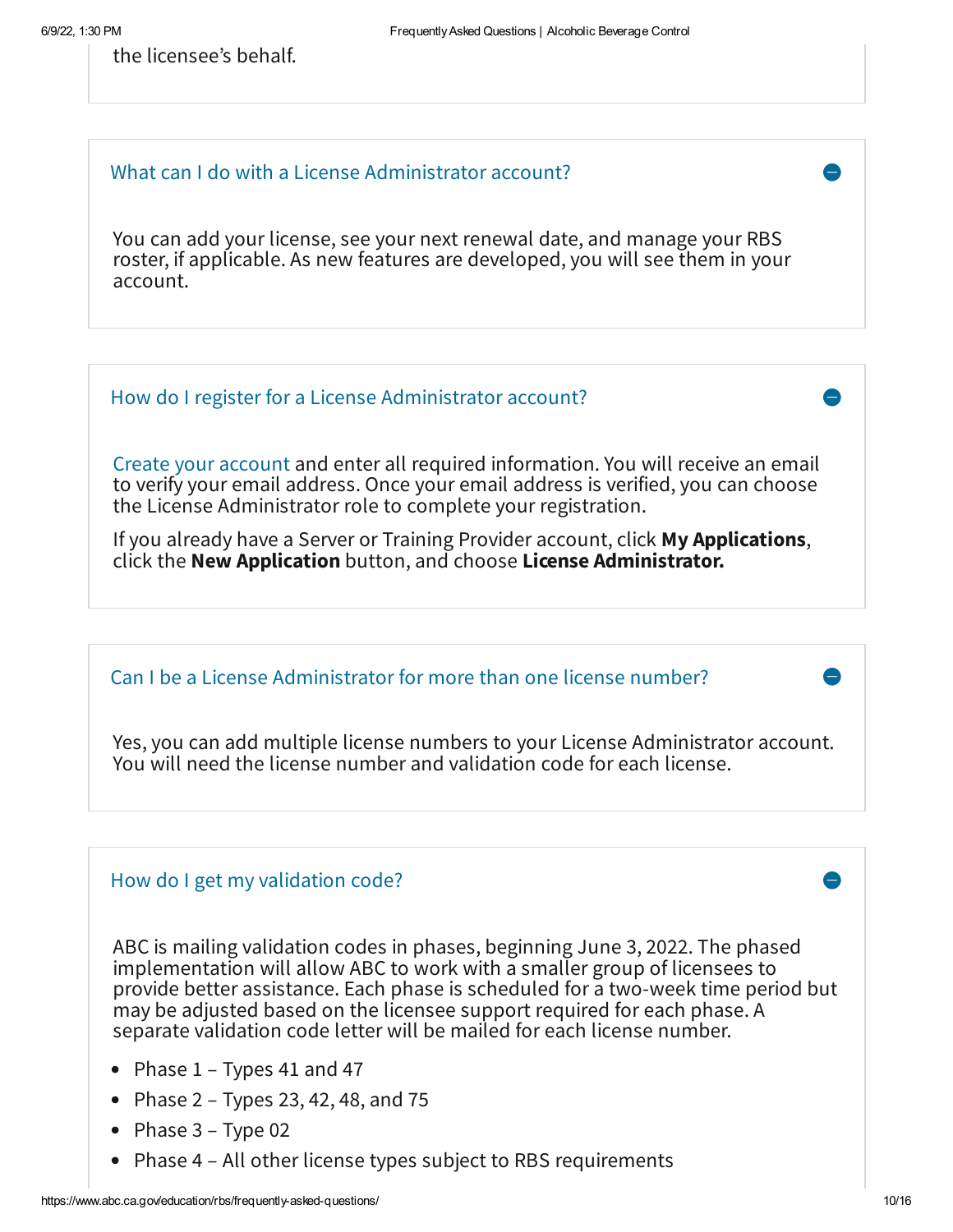• Phase 5 – All license types not subject to RBS requirements

## How do I add licenses to my account?

You must add one license to create your account. Once your account is created, you can add your other licenses. At the top of the licenses table click **Add**, enter the license number and validation code, and click **Add License**.

## How do I remove licenses from my account?

Click **Remove** and then select the checkbox for the license number to remove it from your account. Once a license is removed, you will not be able to add it again without a new validation code.

## Why can't I add my license?

A unique validation code is assigned to each license number and can only be used one time. If the validation code you enter does not correspond to your license number, or if there is an existing License Administrator for your license number, you will not be able to add the license to your account.

How can I change the License Administrator for my license?

The current License Administrator must remove the license from their account. Once it has been removed, it can be added to another account, but it must have a new validation code. Contact your local [district](https://www.abc.ca.gov/contact/#district-offices) office for a new code.

How do I view my RBS roster?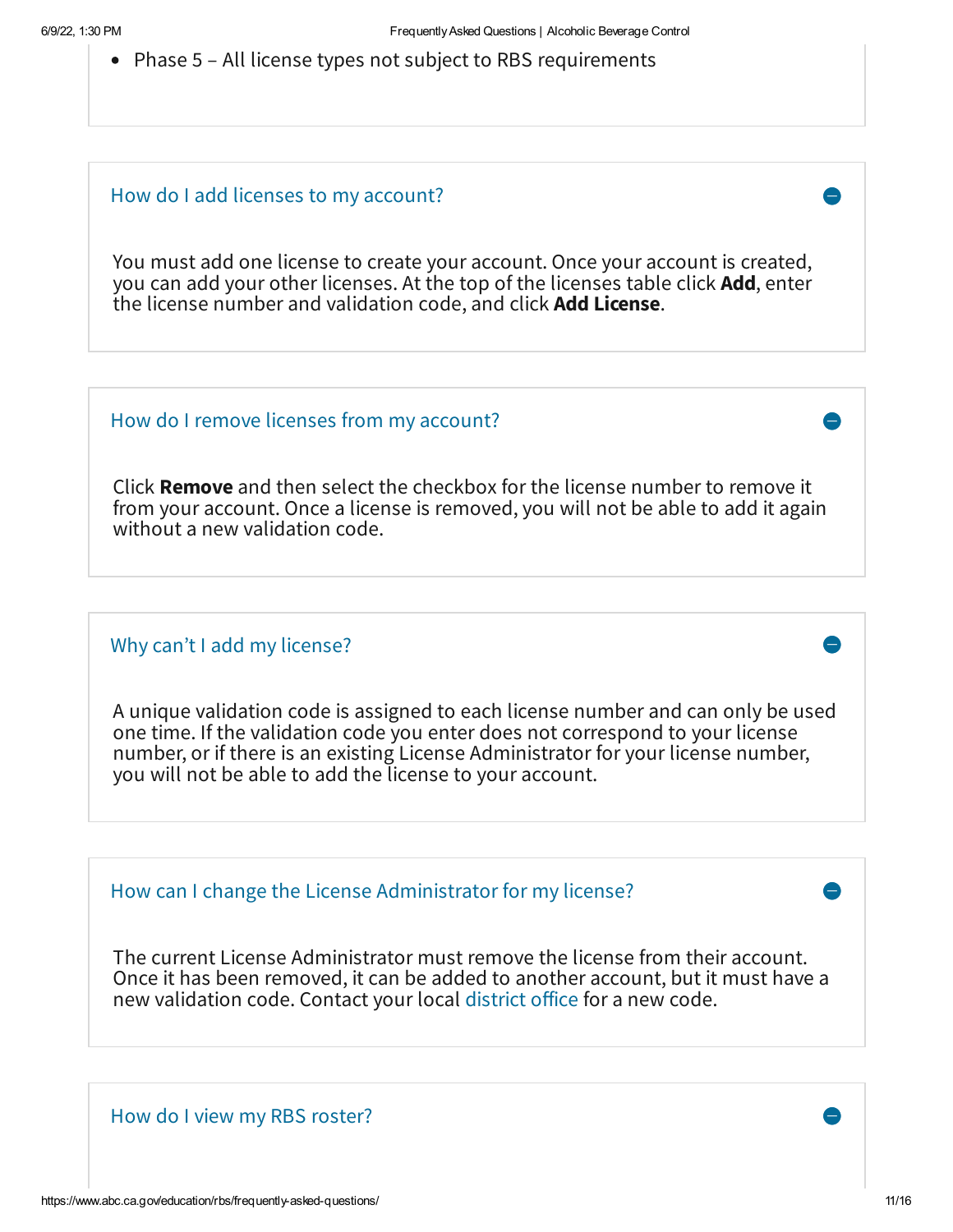After you log in to your account, you can click **RBS** in the navigation bar to go to your roster management dashboard.

## If I have an off-sale license type, do I need to create a roster for my staff?

Most off-sale license types do not require RBS certification, so you do not need to create a roster for those license types.

## What is an on-premises license?

An ABC on-premises license grants the privilege to serve alcoholic beverages to customers for on-site consumption. The following license types have on-premises privileges: Type 1, 2, 3, 4, 23, 40, 41, 42, 43, 44, 45, 46, 47, 48, 49, 50, 51, 52, 53, 56, 57, 58, 59, 60, 61, 62, 63, 64, 65, 66, 67, 68, 69, 70, 71, 72, 73, 74, 75, 76, 77, 78, 80, 83, 86, 87, 88, 99.

Why don't I see all of my license numbers on my roster management dashboard?

A license must be added to your License Administrator account before it will appear on the roster management dashboard. Click **Switch Dashboard** and choose **Manage Licenses** to add a license to your account. Only the license types subject to RBS requirements appear on your roster management dashboard.

## How do I add a server to my roster?

On your roster management dashboard, select your **License Number**. In the "Add a Server to Your Roster" section, enter the Server ID number and the server's last name. Click **Search**. Click the **Plus** icon next to the search result to add the server to your roster. The server's information will be added to the roster below.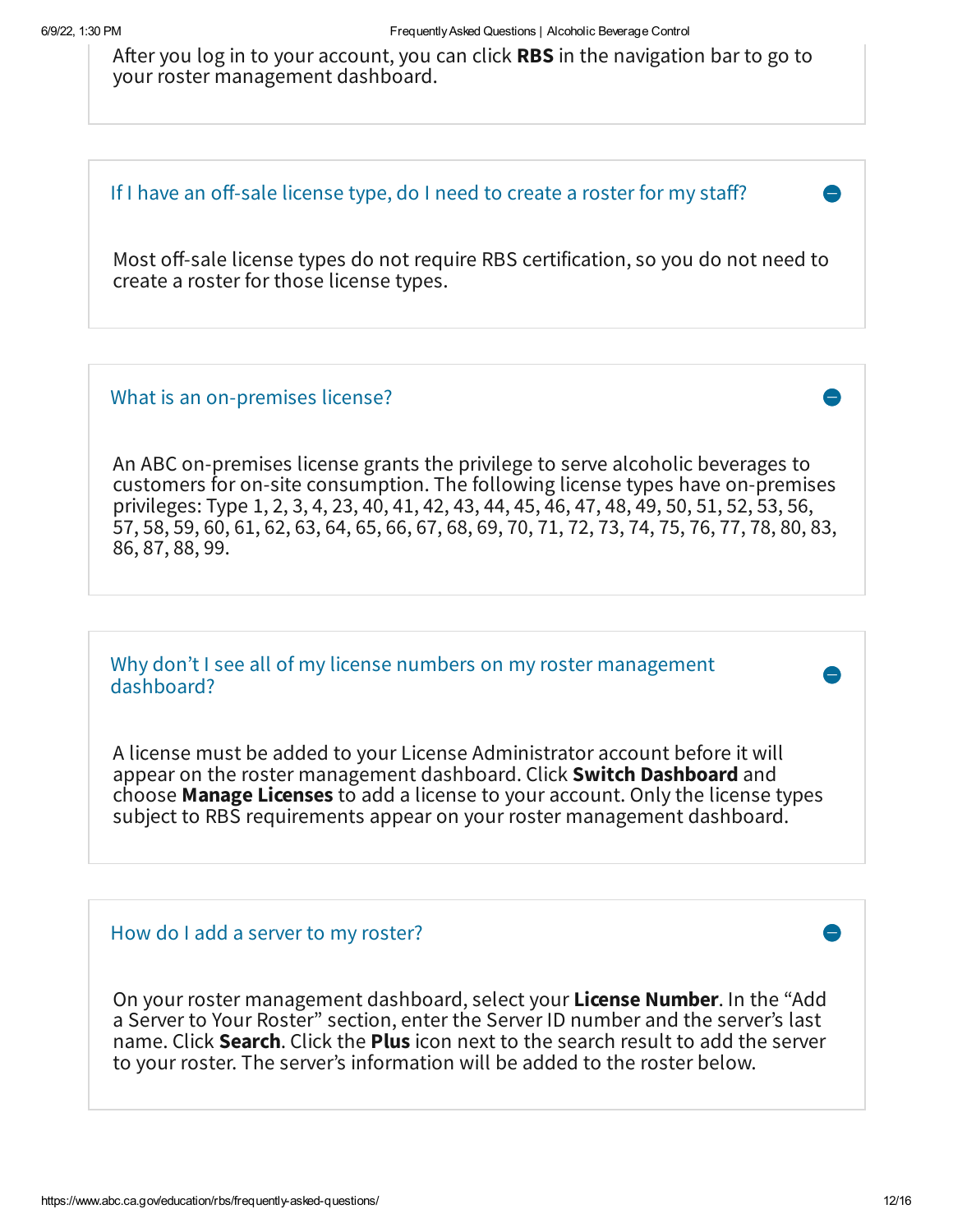#### How do I remove a server from my roster?

Click the **Trash Can** icon next to the server's name. You can search for a specific server on your roster by entering their first or last name in the search fields on your roster list.

Why can't I find my server using their Server ID and last name?

Confirm with your server that they have registered in the RBS [Portal](https://abcbiz.abc.ca.gov/) and have provided you the correct Server ID number and last name. They can find their Server ID number on their server dashboard. Their last name must be the same as the last name they used when they registered in the RBS [Portal](https://abcbiz.abc.ca.gov/).

## <span id="page-12-0"></span>**Training Provider**

How do I become a Training Provider for RBS?

ABC continues accepting and processing RBS training provider applications. If you are interested in becoming an approved RBS Training Provider, apply online in the RBS [Portal](https://abcbiz.abc.ca.gov/). ABC is not approving individual trainers but training programs, so you will need to develop your own program and materials in the desired languages you wish to teach. Each language or format is its own program and will need to have its own materials developed.

Is ABC offering a "Train-the-Trainer" course?

ABC is not offering a "Train-the-Trainer" course. Anyone who is interested in becoming an approved training provider must apply and submit a training program based on our mandatory curriculum requirements as provided in California Code of [Regulations,](https://govt.westlaw.com/calregs/Browse/Home/California/CaliforniaCodeofRegulations?guid=I600B6FDDD105482A821802162B621C69&originationContext=documenttoc&transitionType=Default&contextData=(sc.Default)) Title 4, Article 25, Sections 162-166.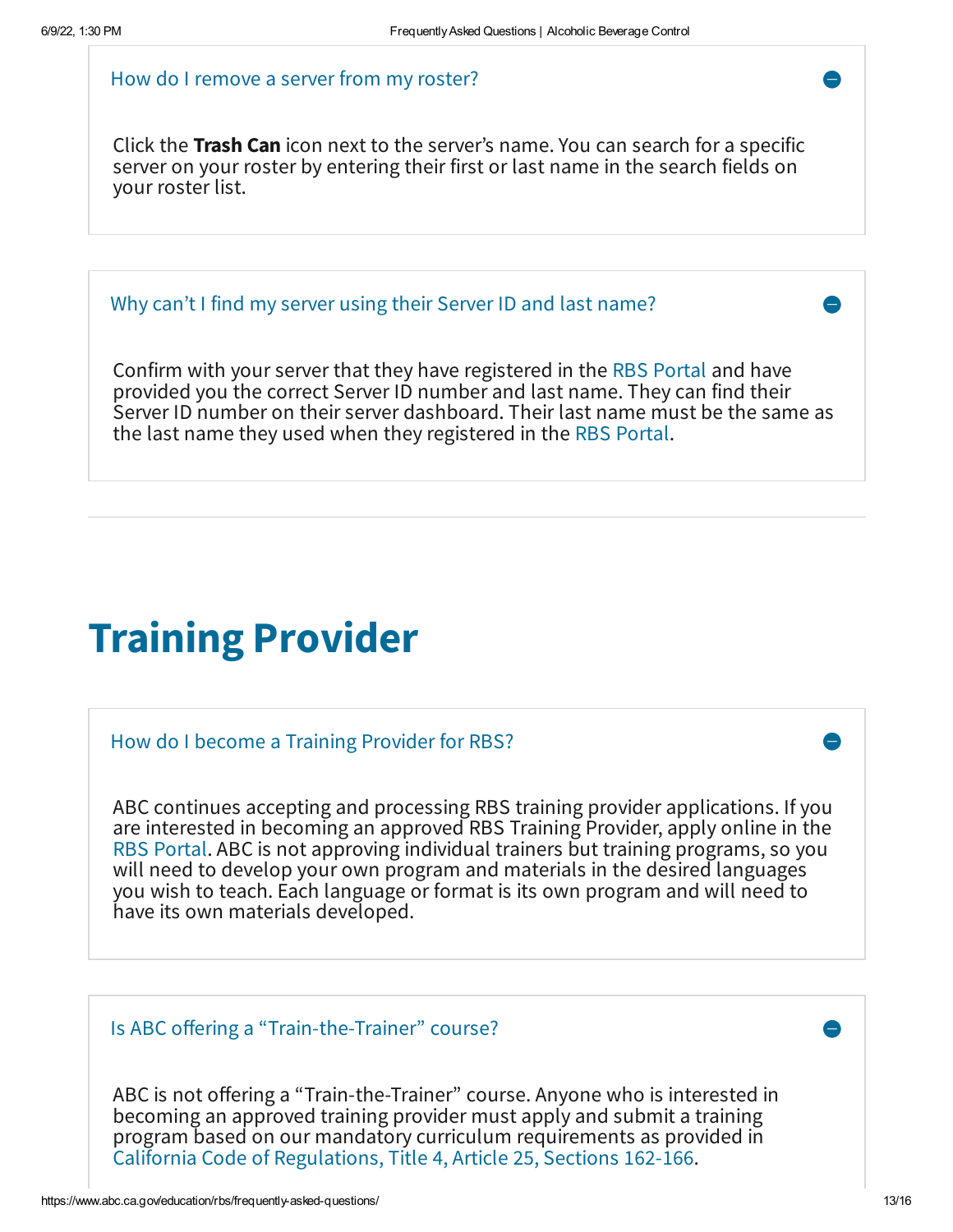I was previously on ABC's RBS Trainer List. Do I need to re-apply to become an RBS training provider under AB 1221?

Yes. Curriculum standards were updated with the passage of AB 1221. Training Providers need to reapply to validate they conform to current curriculum standards. This includes those programs that were previously included on a list maintained by ABC.

## <span id="page-13-0"></span>**One-Day License**

Does AB 1221 apply to applicants for daily on-sale licenses?

Yes, at least one person must be RBS trained and certified for events occurring on or after July 1, 2022. This designee must be present at the event and actively oversee the alcohol service for the entire duration of the event. Additionally, this designee must also create and implement policies for the event that mandate and foster responsible alcoholic beverage service. Local jurisdictions may have additional requirements.

Do servers for one-day licenses have a grace period to obtain their certification?

<span id="page-13-1"></span>The 60-day grace period exemption for alcohol server certification is not applicable to daily licenses.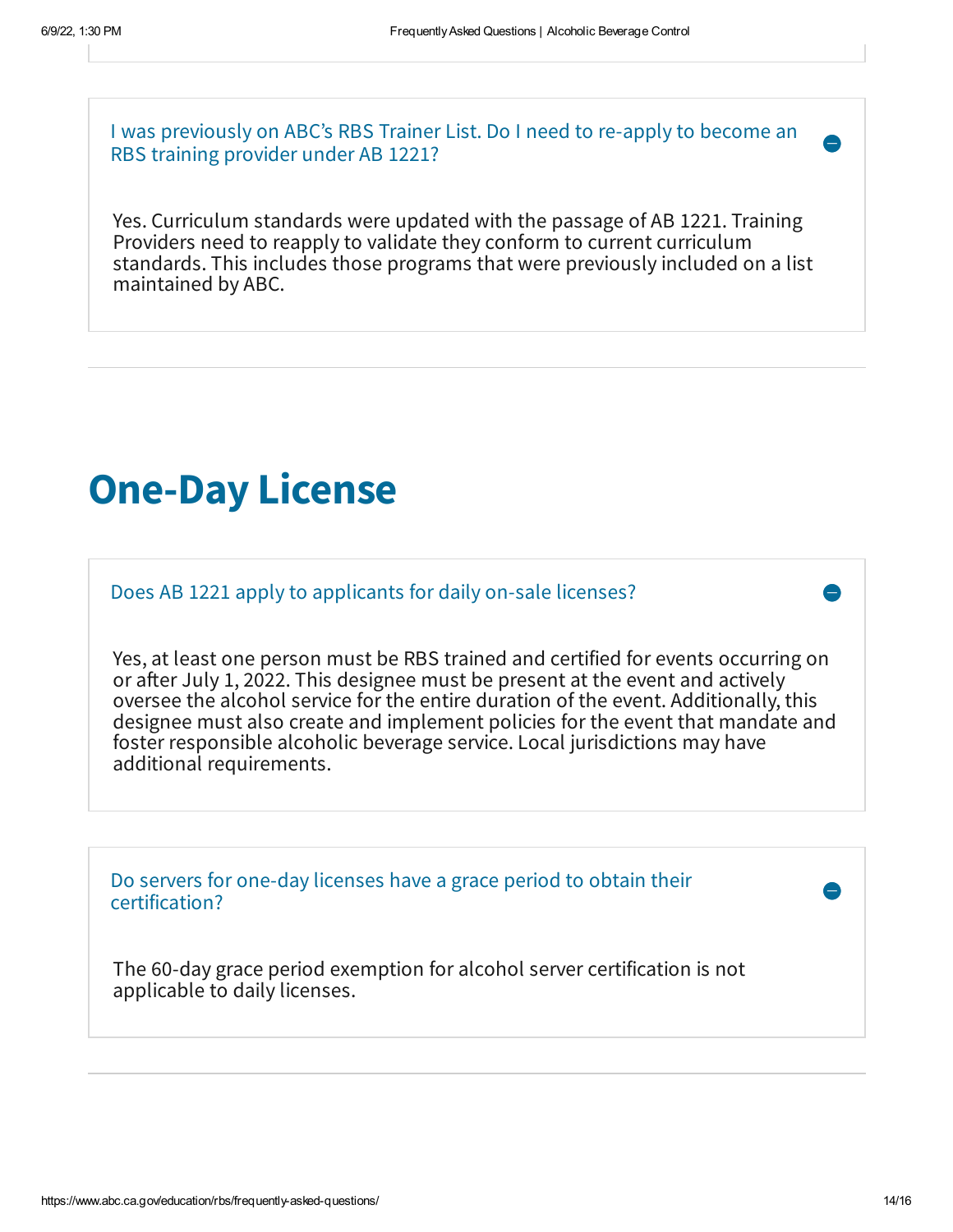## **Catered Event**

## Do employees for a catered event need to be RBS trained and certified?

Catered events are an extension of a permanent on-sale licensee, and their servers are already required to be RBS trained and certified. If a caterer hires additional help for an event, the licensee must ensure those individuals are certified before serving alcohol.

If I supply my own alcohol for an event, do the servers need to be RBS certified?

Yes, all servers for a catered event licensed by ABC must be RBS trained and certified. Local jurisdictions may have additional requirements.

## **RBS TRAINING PROGRAM**

[Program](https://www.abc.ca.gov/education/rbs/program-updates/) Updates

[Tutorial](https://www.youtube.com/playlist?list=PLkQmb-gnart1eFeVah484vpIrO721NoYK) Videos

[Multi-Language](https://www.abc.ca.gov/wp-content/uploads/2022/06/Multi-Language-Flyer.pdf) Flyer

Frequently Asked Questions

#### **CONTACT**

For server registration assistance contact your local district office:

## **Select a District Office**

--Please Select--

- OR -

## **Find Your District Office by County**